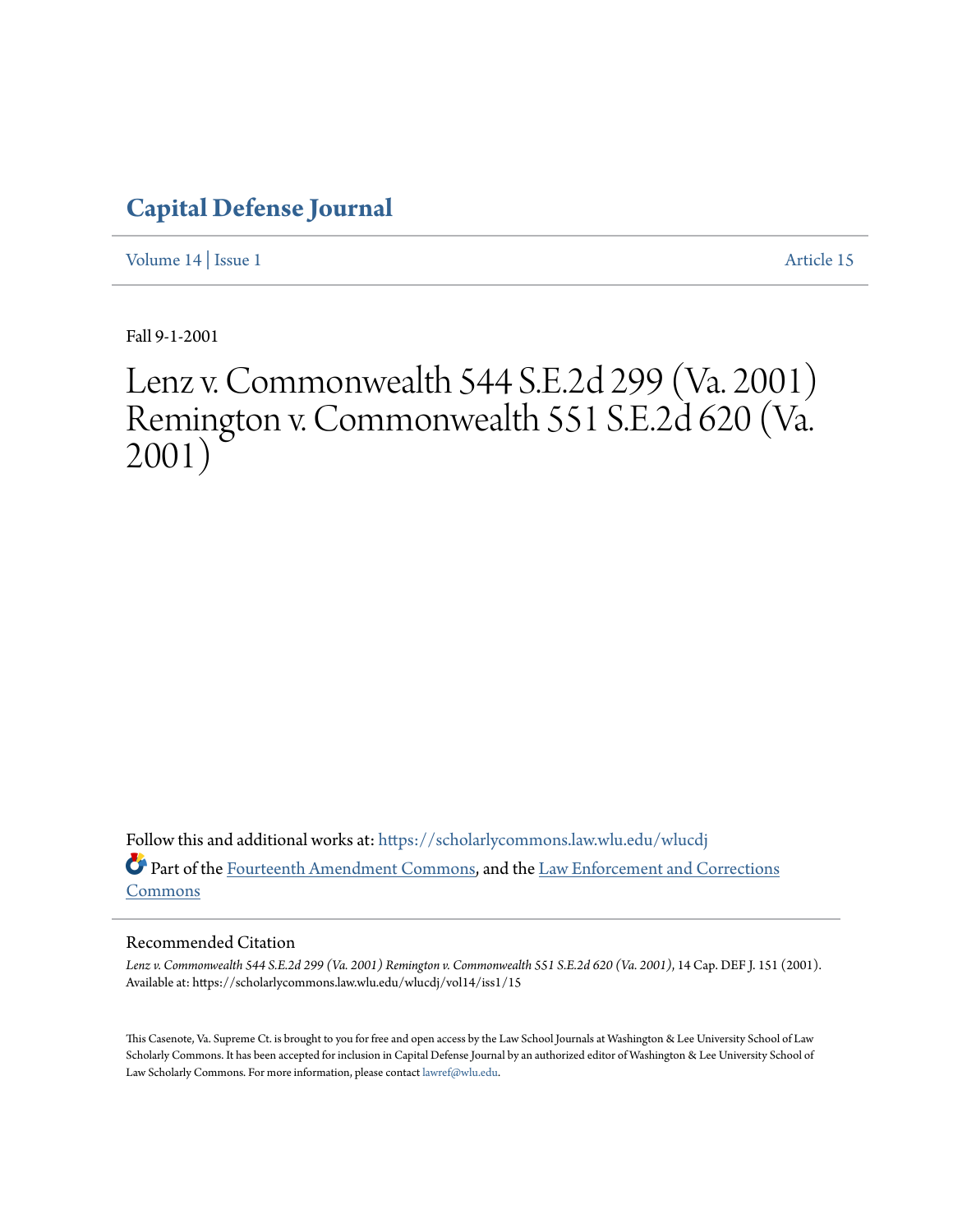# Lenz v. Commonwealth 544 **S.E.2d 299** (Va. 2001) Remington v. Commonwealth **551 S.E.2d 620** (Va. 2001)

## *. Fats*

On January **16,** 2000, Michael Lenz ("Lenz"), Jeffrey Remington ("Remington"), Brent Parker ("Parker"), and three other inmates attended a meeting in Building J-5 at the Augusta Correctional Center. EarlJones ("Jones"), a correctional officer, was assigned to Building **J-** 5 that evening. After closing the door and securing the room, Jones noticed a commotion. Jones radioed other correctional officers and requested help. As Jones walked toward the room where the inmates were holding their meeting, three of the inmates ran out of the room. One of the inmates said, "They're stabbing him."'

When Jones went to the door, he saw Remington and Lenz stabbing Parker. Jones ordered Lenz and Remington to stop stabbing Parker, but they did not. Jones, who was unarmed, again used his radio to request help. After several correctional officers arrived at the meeting room, the officers entered the room and told Lenz and Remington "to drop" their knives. One of the officers testified that he saw Remington stab Parker "[a]bout four or five times."<sup>2</sup> Another officer testified that he saw Remington stab Parker "eight to ten times" around the stomach and chest.<sup>3</sup> Lenz and Remington surrendered their knives, and they were handcuffed and escorted from the area. Parker was transported by ambulance to the Augusta Medical Center, where he died.<sup>4</sup>

Lenz was tried and convicted by a jury on an indictment charging him with the capital murder of Parker under Virginia Code Section 18.2-31(3).<sup>5</sup> The jury fixed Lenz's punishment at death, and the court sentenced him in accord with the jury's verdict. Remington's motion to transfer his capital murder trial from Augusta County to the City of Buena Vista was granted. A jury found Remington guilty of the capital murder of Parker under Virginia Code Section 18.2-31(3)

- **3. Id** at 625.
- 4. *Lem,* 544 **SE.2d** at **302.**

**5.** *Id* at **301;** *se aso* VA. **CODE ANN. S 18.2-31(3)** (hlichie Supp. 2001) (defining cpital murder as "[t]he willful, deliberate, and premeditated killing of anyperson by a prisoner confied in a state or local correctional facility as defined in S 53.1-1, or while in the custody of an employee thereof").

**<sup>1.</sup>** Lenz v. Commonwealth, 544 **S.E2d 299, 301** (Va. 2001).

<sup>2.</sup> Remington v. Commonwealth, **551 S.E.2d 620,624-25** (Va. 2001).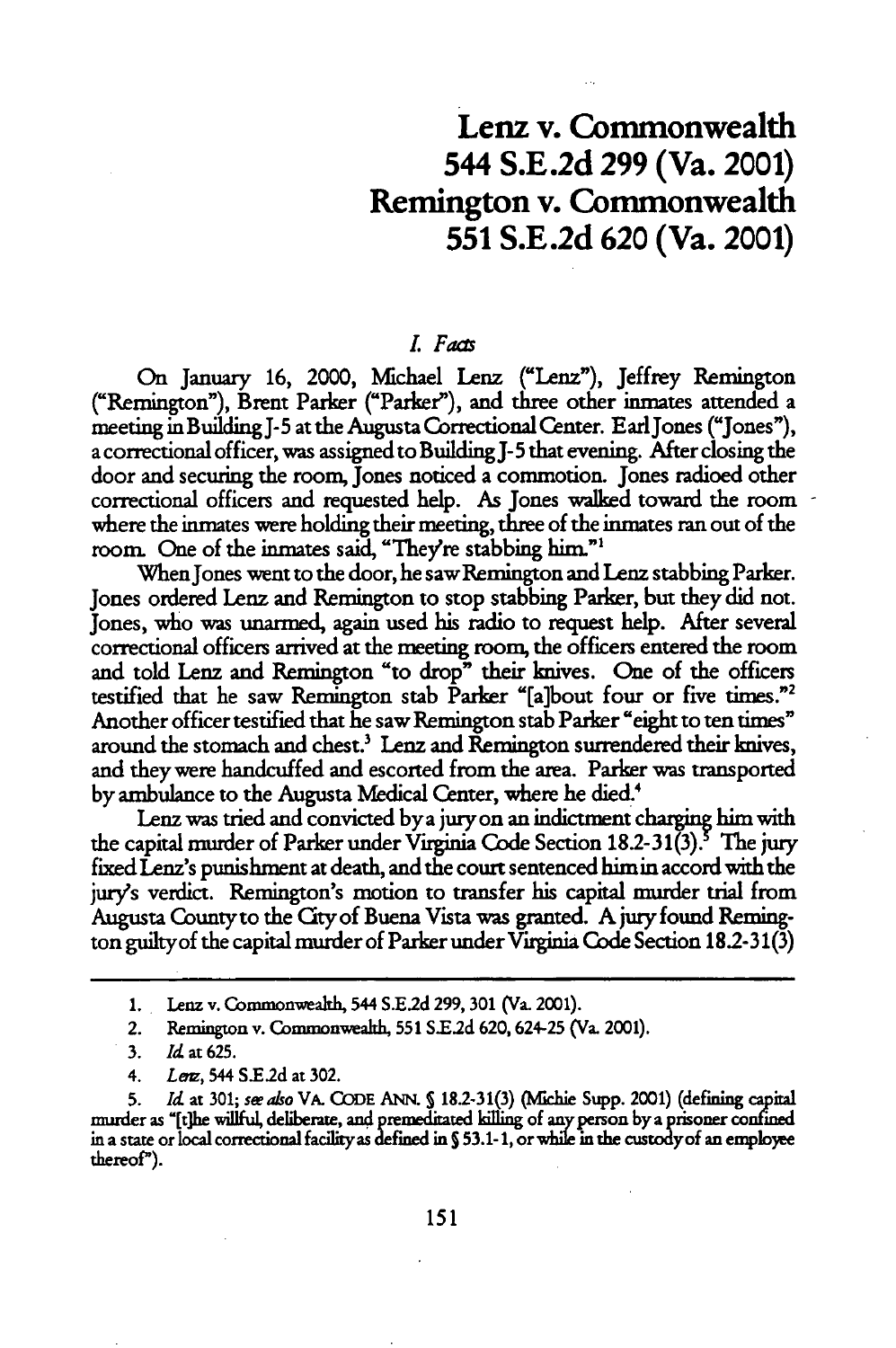and fixed Remington's punishment at death. The circuit court sentenced Remington in accord with this verdict.<sup>6</sup>

## *A.* Issus Raised in *Lenz*

During the penalty phase of his trial, Lenz testified that he had planned to murder Parker that day.<sup>7</sup> A psychologist employed at the Augusta Correctional Center testified that, in his opinion, Lenz had murdered Parker based "solelyon a religious conviction."<sup>8</sup> Lenz's mother testified about Lenz's childhood.<sup>9</sup> The Chief of Operations at the Viginia Department of Corrections and the Assistant Warden of Operations at the Red Onion State Prison both testified about "prison life" and the securityconditions that Lenz would encounter at a Viuginia maximum security correctional facility if he were sentenced to life imprisonment.<sup>10</sup>

On appeal, Lenz argued that the circuit court abused its discretion in denying his request for the appointment of an expert at the Commonwealth's expense on the subject of "prison life."" Lenz also argued that the circuit court erred in denying his pretrial motion "to poll individual jurors as to which statutory aggravating factors and elements of vileness were found."<sup>12</sup>

The Commonwealth filed and was granted a pretrial motion in limine requesting that the circuit court prohibit Lenz from introducing evidence about Parker's criminal record.<sup>13</sup> Although the circuit court ruled in favor of the Commonwealth's motion, during the penalty phase Lenz tried to elicit information regarding Parker's criminal record.'4 The circuit court sustained the Commonwealth's objection to this, and Lenz argued on appeal that the circuit court erred in sustaining this objection.<sup>15</sup> Finally, Lenz argued that when reviewing the trial record and records from other cases to ensure that passion or prejudice did not influence the jury and the sentence of death was not excessive or disproportionate, the court should have compared his case to those dealing with murders in which the defendant and the victim were inmates at a correctional facility.<sup>16</sup>

- 6. Rain, **551 SE.2d** at 624.
- **7.** Lim, 544 **S.E2d** at **303.**
- **8.** *Id.* at **302-03.**
- 9. *Id.* at **303.**
- **10.** *Id.*
- **11.** Id at304.
- 12. **Id** at **305.**
- **13. Id at 307.**
- 14. **Id**
- **15.** *Id*
- 16. *Id.* at 310.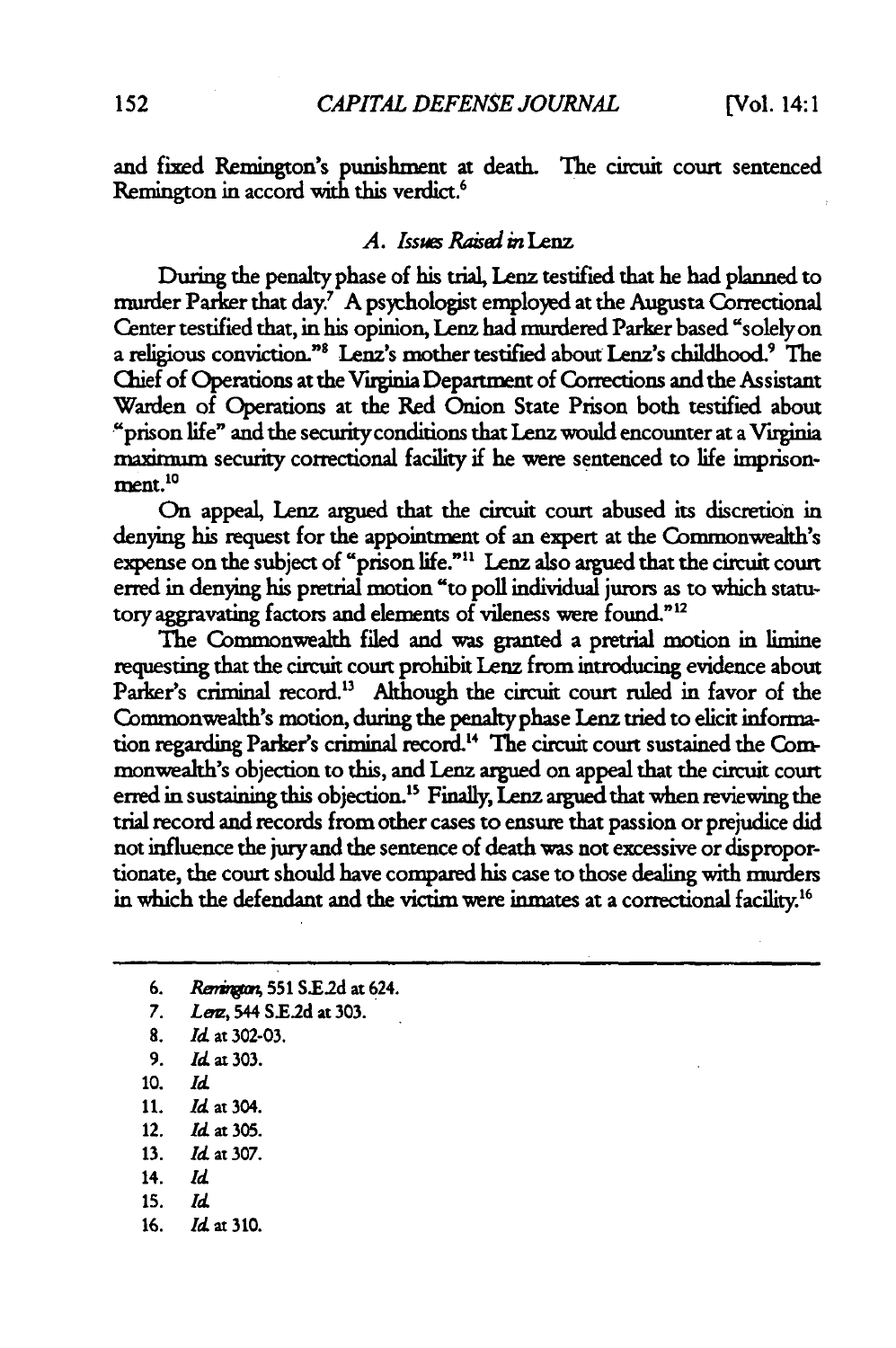#### *B.* **Issus** *Raisad* **in** Remington

During the penalty phase of Remington's trial, the Commonwealth introduced Remington's prior convictions.<sup>17</sup> A mitigation expert testified that Remington "had a very troubled upbringing," that his biological father was "an alcoholic [and] a very violent man," and that Remington was sexually molested as a child.<sup>18</sup> Remington testified that he had been raped when he was an inmate at another correctional facility.<sup>19</sup> He also testified that several inmates at the Augusta Correctional Facility had threatened to rape him and that he "believed that Parker was involved in those threats of rape."<sup>20</sup> He testified that when he informed Lenz that Parker had "threatened [his] life," Lenz told him to **arm** himself with a knife."<sup>21</sup> Remington stated that he took the knife to the meeting for his protection.

On appeal, Remington asserted that the circuit court erred in not granting his various pretrial discovery motions pertaining to potential witnesses and informants.<sup>23</sup> He also asserted error in the circuit court's removal of two prospective jurors from the venire, claiming that their removal violated their constitutional right to religious freedom.<sup>24</sup> Remington also argued that the trial court should have accepted his proposed juryinstruction, which would have instructed the jury on the grades of murder, including second-degree murder and malicious wounding.<sup>25</sup>

Remington further claimed that he should have been granted a new sentencing hearing because the post-sentence report did not contain a victim impact statement.<sup>26</sup> Like Lenz, Remington also argued that after conducting the statutorily required proportionality review, the court should have found that the death sentence was "excessive or disproportionate to the penalty imposed in similar cases." 27 Finally, Remington argued that because he was in the hospital during the jury's deliberations at the sentencing stage, his right to be present during trial

- **20.** *Id*
- 21. *Id*
- 22. *Id*
- 23. **Id** at 628.
- 24. *Id*
- **25. Id** at 631.
- **26. Id** at 632-33.
- **27.** Id at 637-38.

<sup>17.</sup> *Remington*, 551 S.E.2d at 625.

<sup>18.</sup> **Id** at 626.

<sup>19.</sup> *Id*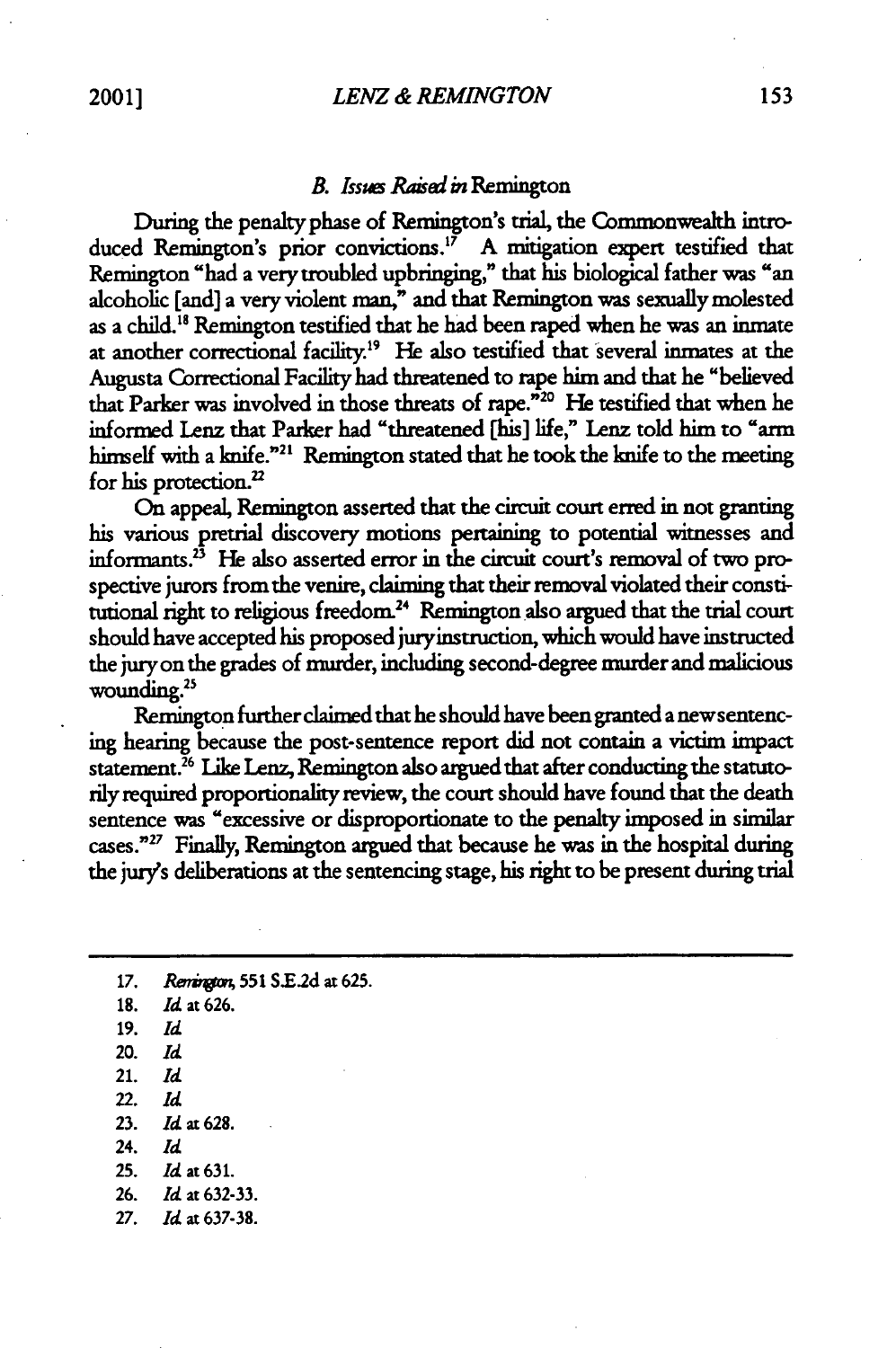was violated.<sup>28</sup> The Supreme Court of Virginia rejected all of Remington's claims of  $error<sup>29</sup>$ 

#### *I. Hddr*

The Supreme Court of Virginia affirmed the judgments of both circuit courts, finding no reversible error in the records and "perceiving no reason to commute the death sentence."30

# *III.* A rabsis / A pplication in V irginia

#### A. Common Issues

# *1. Victim Chanacter E vidence*

Both Lenz and Remington contended that the circuit courts erred in not allowing them to present the jury with evidence of Parker's criminal record.<sup>31</sup> Each relied on Virginia Code Section 19.2-264.4(B) and prior court decisions, including *Lodett u* Ohio,<sup>32</sup> in arguing that he was entitled to present to the juryall the facts when the jury was making a decision regarding his sentence.<sup>33</sup> In both cases, the Supreme Court of Virginia found that the defendant's assertions were without merit.<sup>34</sup>

33. *Len,* 544 S.E.2d at 307; *Rerington*, 551 S.E.2d at 634; *see also* Lockett v. Ohio, 438 U.S. 586, 604 **(1978)** (holding that the sentencer should be able to consider, as a **mitigating** factor, any aspect of a defendant's character or record and any of the circumstances of the offense that the defendant proffers as a basis for a sentence less than death, as long as the court deems such evidence as being relevant to the defendant's charcter, prior record, or circumstances of his offense); VA. **GODE ANN. S** 192-264.4(B) (Mchie 2000). Section 19.2-264.4(B) states:

In cases of trial by jury, evidence **may** be presented as **to** any matter which the court deems relevant to sentence, except that reports under the provisions of **J** 19*2*-299, or Sunder any rule of court, shall not be admitted into evidence. Evidence which may be under any rue or court, shall not be admitted into evidence. Evidence which may be<br>admissible, subject to the rules of evidence governing admissibility, may include the circumstances surrounding the offense, the history and background of the defendant,<br>and any other facts in mitigation of the offense. Facts in mitigation may include, but<br>shall not be limited to, the following: (i) the def prior criminal activity, **('a** the capita felony was committed while ihe defendant was under the influence of extreme mental or emotional disturbance, (iii) the victim was a participant in the defendant's conduct or consented to the act, (iv) at the time of the commission of the capital felony, the capacity of the defendant to appreciate the criminality of his conduct or to conform his conduct significantly impatred, (v) the age of the defendant at the time<br>the capital offense, or (vi) mental retardation of the defendant

*<sup>d</sup>* **34.** *Len,* **544** S.E.2d **at 307;** *RwWi* **551** S.E.2d **at 634-35.**

**<sup>28.</sup>** *ld* at **636.**

<sup>29.</sup> *Id* at 626-37.

<sup>30.</sup> Lenz, 544 S.E.2d at 311.

<sup>31.</sup> *Id.* at 307; *Remington*, 551 S.E.2d at 634.

<sup>32. 438</sup> **US.** 586 (1978).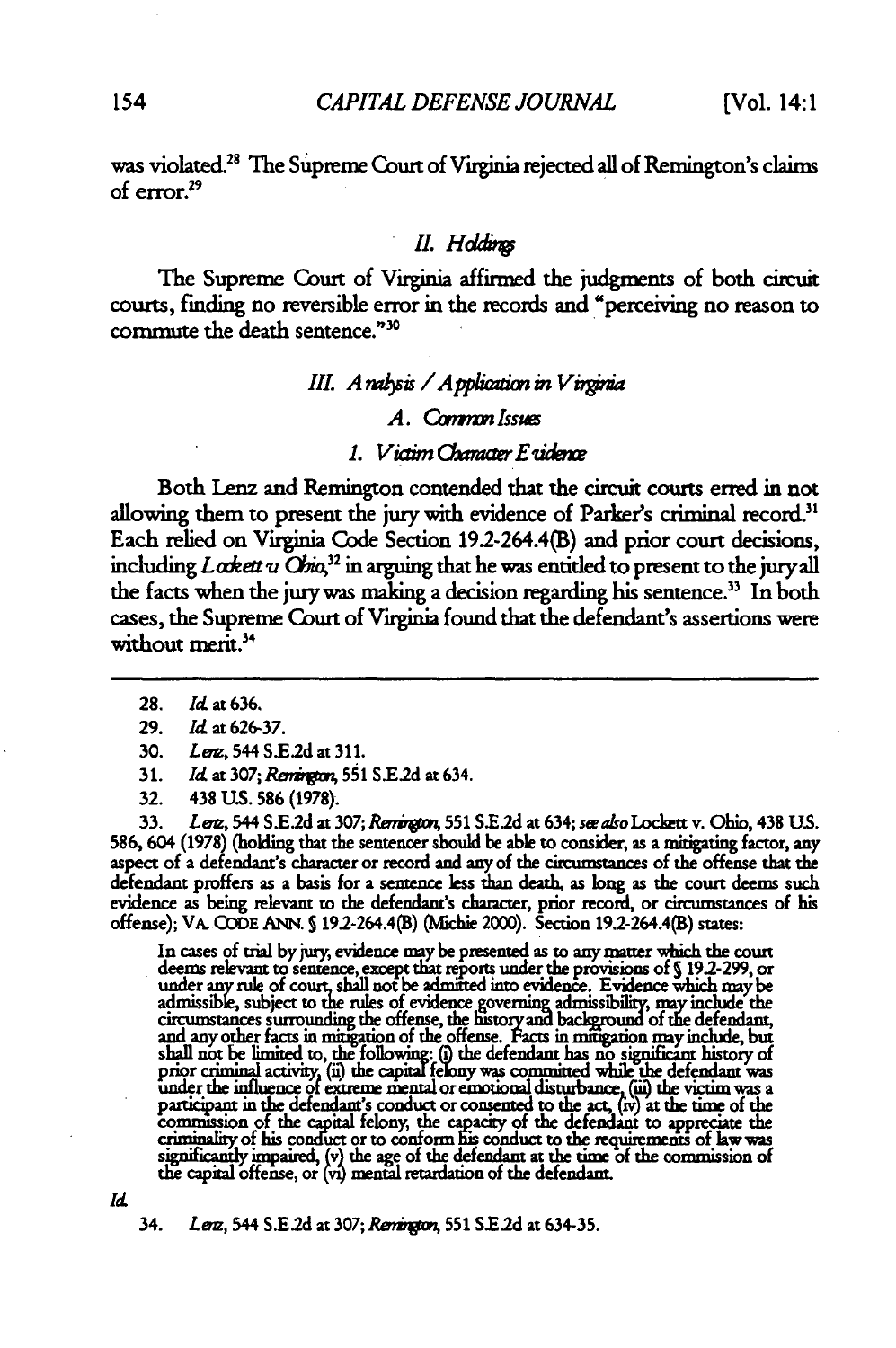The court in *Lenz* held that Parker's criminal history was not relevant to any issue in the proceeding.<sup>35</sup> The court found that "[t]he victim's prior convictions had no relevance to the issue whether the defendant's acts were vile, inhuman, or showed depravity of mind, and the victim's criminal record was not relevant to the issue whether the defendant would constitute a serious continuing threat to society."<sup>36</sup> The court dismissed Lenz's contention under *Lodett*, stating that Lenz had no constitutional right to present evidence of Parker's criminal history." The court pointed out that Parker's history was neither relevant, nor had anybearing on, the circumstances of Lenz's offense, because Lenz admitted during the penalty phase of the trial that he did not like Parker and that he had intended to kill Parker because Parker did not respect his religious beliefs." The court in *Rematgion* relied on Lenz to reach the same conclusion, holding that "generally, a defendant does not have a constitutional right to present evidence of a victim's criminal history."39

Remington also contended that he was entitled to a new sentencing hearing because the circuit court admitted a post-sentence report that did not contain a victim impact statement." Remington raised this contention under Virginia Code Section 192-264.5, which states that when a defendant's punishment has been fixed at death, the court must direct a post-sentence report to be made.<sup>41</sup> The statute requires that "such reports shall in all cases contain a Victim Impact Statement."<sup>42</sup> The court rejected this argument, stating that "the Crime Victim and Winess Rights Act, of which Code Section 192-264.5 is a part, was enacted to 'preserve the right of victims of crimes to have the impact of those crimes upon their lives considered as part of the sentencing process, if that is their wish."<sup>43</sup> The court stated that the statutorily required victim impact statement in the post-sentence report did not confer any rights upon a capital murder defendant.<sup>44</sup> The court also found that Remington "was not prejudiced by the omission of a victim-impact statement in the post-sentence report," and, therefore, a new sentencing hearing was not warranted.<sup>45</sup>

40. *Id* at **632-33.**

41. *Id;* **seealso** *VA.* **ODDE ANI S** 192-2645. **(Mbkie** 2000).

42. **Retiu 551 SX.2d** at **633; saeako S** 19.2-264.5.

43. Renington, 551 S.E.2d at 633 (quoting Beck v. Commonwealth, 484 S.E.2d 898, 905 (Va. 1997)).

- 44. *Id*
- 45. *Id*

**<sup>35.</sup>** *Lmz,* 544 S.E2d **at** 307.

<sup>36.</sup> *Id*

*<sup>37.</sup> Id*

**<sup>38.</sup>** Id at **308.**

**<sup>39.</sup> Rv 551 S.E2d** at **635.**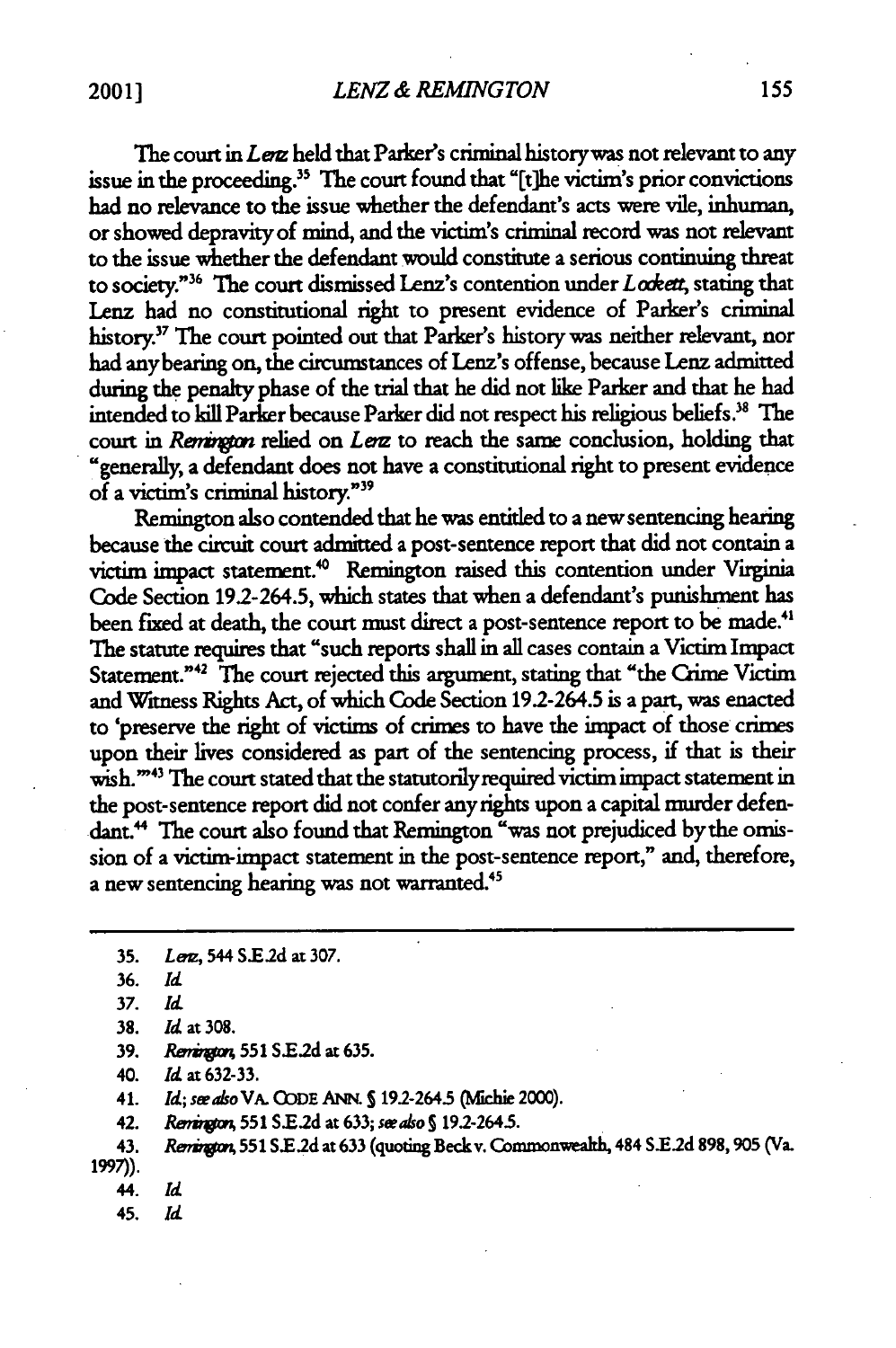The court's decision to exclude Lenz's evidence regarding Parker's criminal record is surprising in light of its recent decision in *Sdmitt v Communealth*<sup>46</sup> Although the Supreme Court of V'iginia found that under Virginia Code Section 192-264.4 evidence pertaining to the victim's character is not relevant in establishing vileness or future dangerousness,"" the Commonwealth is allowed to include non-statutory victim impact evidence.4 In *Sdmit,* the Commonwealth was allowed to present testimonyfrom the victim's friends and co-workers about the victim's "kindness" and "generosity , " as well as evidence showing that he had received several commendations during his twentyyears of service in the United States Army and that he had three children.<sup>49</sup> This is in stark contrast to the court's decision in *Len*z. The court's disparity in admitting victim impact evidence suggests that it is basing its determination on the actual nature of the evidence, rather than on the relevance or probative value of such evidence in the jury's consideration of the death sentence. In coming to its decision in *Sdmia;* the court relied on the United States Supreme Court's decision in *Payne u Terms*see,<sup>50</sup> in which the Court articulated that "for the jury to assess meaningfully the defendant's moral culpabilityand blameworthiness, it should have before it at the sentencing phase evidence of the specific harm caused by the defendant."<sup>51</sup> For the sake of consistency, the court should either completely allow or disallow proffered evidence of the victim's character, regardless of whether the evidence portrays the victim as a "good guy" or a "bad guy."

# *2. Pxwimd Reziew*

Pursuant to Virginia Code Section 17.1-313(E), the Virginia Supreme Court said it "examined records in **all** capital murdercases previouslyreviewed by[that] court when, as here, the death penalty was imposed based upon.., the capital murder of an inmate while the defendant was confined in a state or local correctional facility."<sup>52</sup> The court conducted this review to ensure that the death sentence in Lenz's case was proportionate to the penalty imposed in similar

49. *Id*

**50. 501 US. at 808 (1991).**

51. Payne v. Tennessee, 501 **US.** 808,825 (1991) (holding that the Eighth Amendment does not bar presentation of victim impact evidence to a capital sentencing juzy).

**52.** *Lem,* 544 **S.E.2d** at *310;sealsoVA.O JDEANN.* **5 17.1-313(C)(2)** (Mlclie **1999)** (requiring the court to determine **whether** the sentence of death in a particular case is "excessive ordisproportionate to **the** penalty imposed in similar cases, considering both the crime and the defendant").

<sup>46.</sup> Schmitt v. Commonwealth, 547 **S.E2d 186** (Va. 20011] (rejecting defendant's assignmeats of error and affirming Schmit's sentence of death).

<sup>47.</sup> Lev,, 544 **S.E2d** at **307.**

**<sup>48.</sup> So** *eg, SSnii,* 547 **SE.2d** at **193. Busee** *VA.* **CODE ANN. S 192-299.1** (Mlchie 2000) (providing the scope and content of victim impact testimony at a capital sentencing).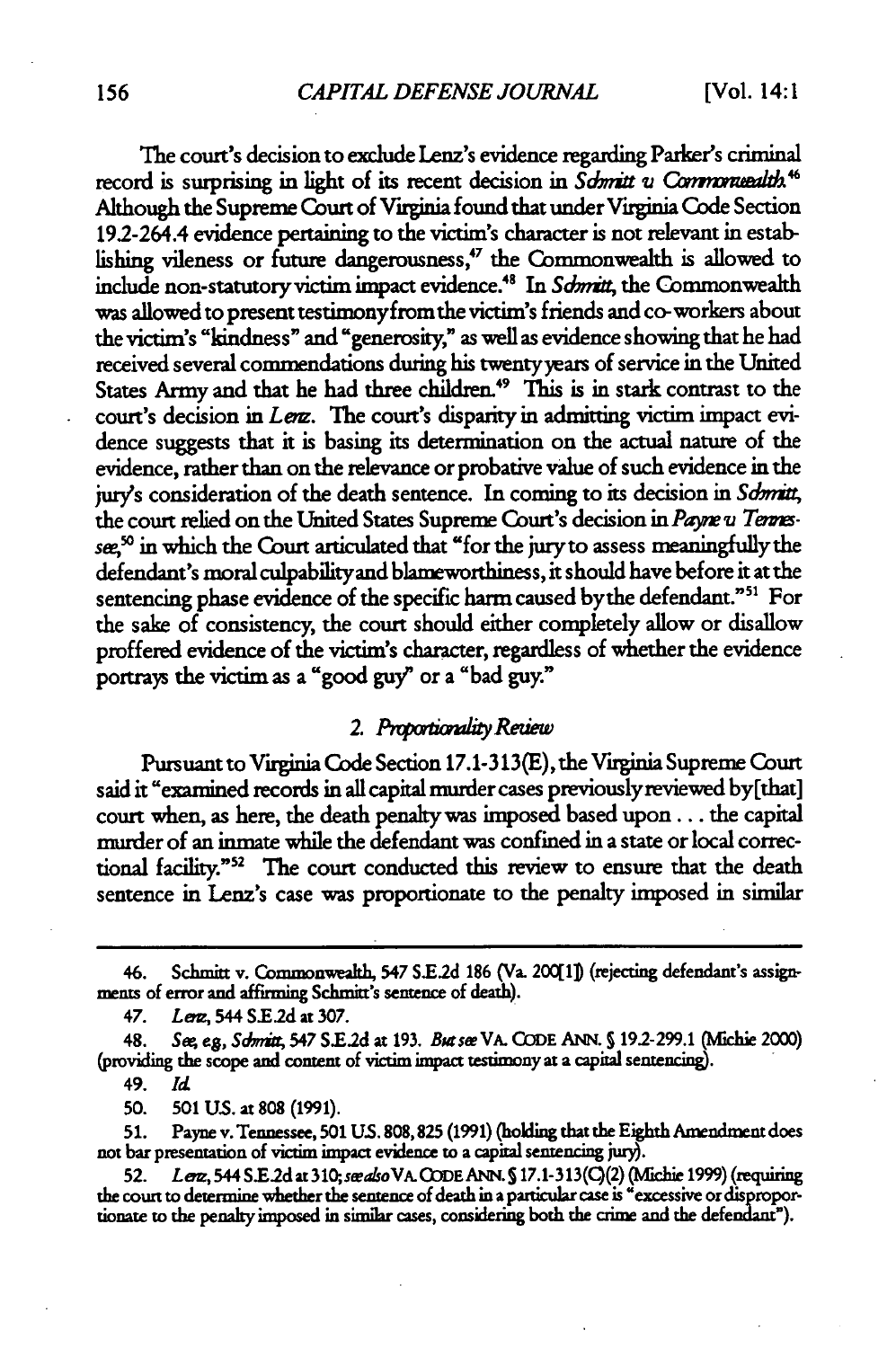cases.<sup>53</sup> The court stated that the records included capital murder cases in which the death penalty was imposed, as well as cases in which a life sentence was imposed and the defendant petitioned the court for an appeal.<sup>54</sup> Lenz argued that the most significant circumstance surrounding the offense was the fact that both he and the victim were prisoners confined in a state correctional facility at the time the murder was committed.<sup>55</sup> Lenz pointed out that there was no underlying felony in his case, and thus, that had the same offense been committed outside the prison, "it could only have been charged as first degree murder."' Lenz argued that, therefore, the similar cases against which his case was compared should have been murders where the defendant and the victim were inmates at a correctional facility.<sup>57</sup>

In rejecting Lenz's argument, the court reiterated its position in Johnson v Commonwealth,<sup>58</sup> in which it held that in conducting its proportionality review, the court must determine whether other sentencing bodies in the Commonwealth generallyimposed the death penalty for comparable or similar crimes, considering both the crime and the defendant. <sup>9</sup>**The** court held that in Lenz's case "the fact that the defendant was an inmate, who killed another inmate, [was] only one factor to consider in determining whether other juries generally impose the sentence of death for similar crimes."<sup>60</sup> The court held that Virginia Code Section 17.1-313(C)(2) does not require that the court confine its review to identical crimes.<sup>61</sup>

In making its proportionalitydetermination in *Lez,* the court stated that it examined cases in which the death penalty was imposed for the capital murder of an inmate while the defendant was confined in a state or local correctional facility, including *Payne v Commonwealth*.<sup>62</sup> It is interesting to note that prior to Lerz and *Remington*, Payne was the only inmate-on-inmate homicide to result in a death penalty since Virginia Code Section 18.2-31(3) was enacted. Payne's death sentence was later commuted to life in prison by the Governor.<sup>63</sup> The

54. *Lerg*, 544 S.E.2d at 310. In this case, the Supreme Court of Virginia did not include capital murder life sentence cases not reviewed **by** itself. *Id*

**58. 529 S.E.2d 769** (Va. 2000).

59. *Lem,* 544 **S.E2d** at 310;, seakoJohnson v. Commonwealth, **529 S.E.2d 769, 786** (Va. 2000) (holding that defendant's age was only one factor to consider in determining whether other juries generally imposed the sentence of death for similar crimes).

**60.** *Lez,* 544 **S.E2d** at 310.

**62.** *Id;* see **also Payne** v. Commonweakh, **357 S.E.2d 500** (Va. **1987).**

**63.** *Len,* 544 **S.E2d** at 311.

**<sup>53.</sup>** Lac, 544 **S.E.2d** at 310-11.

**<sup>55.</sup>** *Id*

**<sup>56.</sup>** *Id*

**<sup>57.</sup>** *Id*

**<sup>61.</sup>** *Id*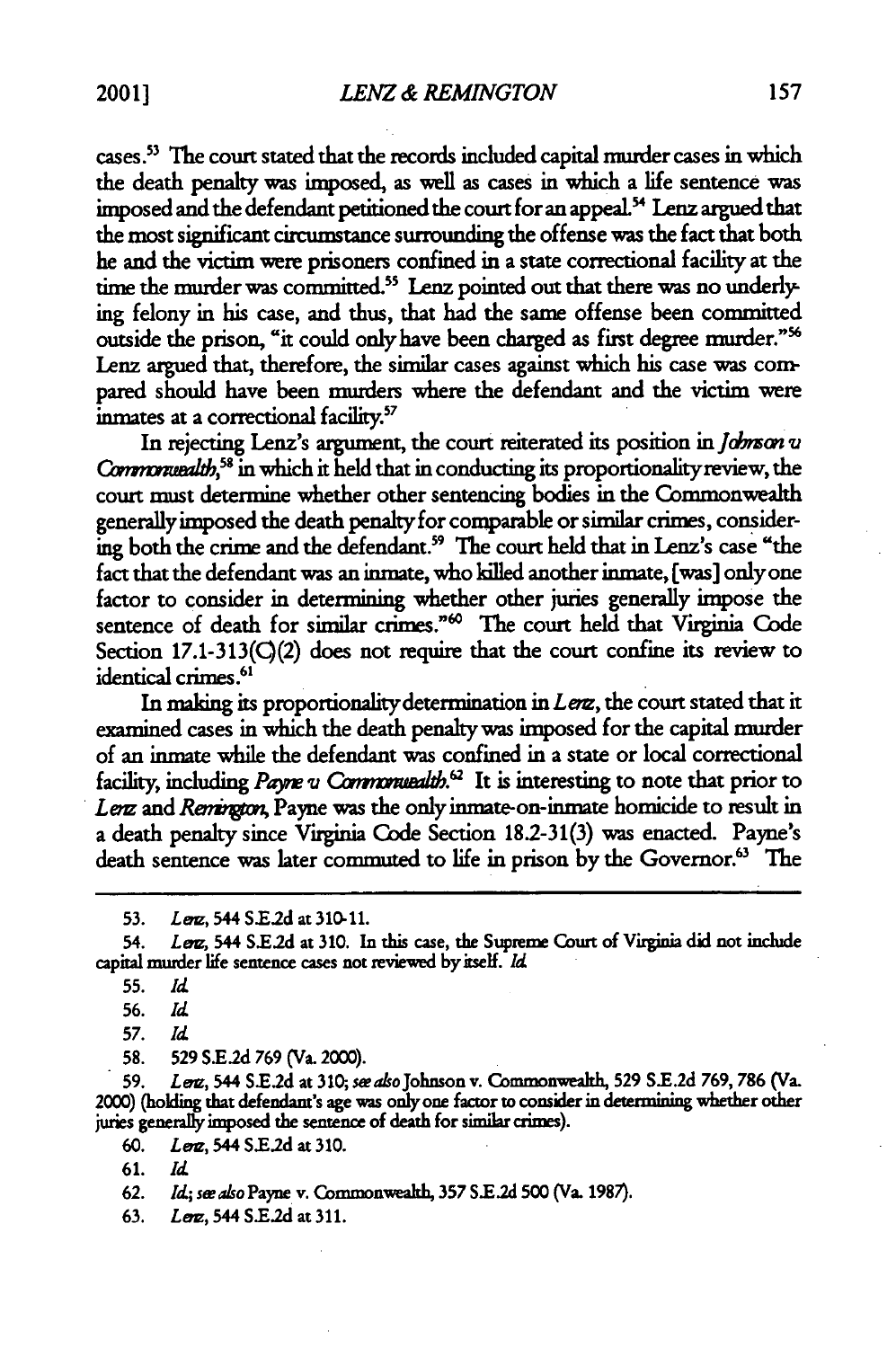court stated that the Governor's decision to commute Payne's death sentence did not necessarily render Lenz's sentence excessive, because the court "do[es] not consider the actions of the executive branch when making [its] statutorydetermination of proportionality."<sup>64</sup>

Remington argued that the circuit court erred in not applying mandatory proportionality principles to impose a life sentence.<sup>65</sup> Like Lenz, Remington pointed out that there were no other Virginia cases with similar facts involving an inmate victim that had resulted in the death penalty.<sup>66</sup> The court found that Remington's claim was meritless, holding that "the circuit court was not required to conduct a proportionality analysis."<sup>67</sup> Although the court noted that Virginia Code Section 192-264.5 allows a circuit court to set aside a death sentence upon good cause shown, it found that the circuit court had established that the evidence justified the jury's decision and that the imposition of the death penalty in this case was proportionate.<sup>68</sup>

Another interesting point to consider is the under-representation of cases in which the defendant received a life sentence for a capital murder. Life sentence cases may not be appealed and often the opinions are unpublished. Thus, these cases are not included in the comparison the court is required to make. Those life cases that are appealed and published often do not include the aggravators. These factors necessarilydistort the cases reviewed bythe Supreme Court of Virginia toward the death sentence, making the required proportionality review meaningless and undermining the purpose of Virginia Code Section 17.1- **313.69**

#### *B. Issues inLenz*

# 1. Conditions of Confinement (Prison Life)

Lenz, relying on *Ake v Oklahoma<sup>70</sup>* and *Husske v Commanuealth*,<sup>71</sup> asserted through a pretrial motion that he should receive a court-appointed expert witness on the subject of prison operations and classifications.<sup>72</sup> Lenz asserted that this

68. *Rw?"* **551** SE.2d at 634; seVA. **(bDE** ANN. **S** 19.2-264.5 *ichi* 2000).

69. Sic Gregory v. Commonwealth, No. 1671-99-2, 2001 WL 242227, at **\*1** (Va. Q. App. **March** 13,2001) (unpublished capital murder opinion in which defendant was given **a** life sentence). See generally Kelly E.P. Bennett, *Proportionality Retiew The Historical Application and Deficiencie*s, 12 CAP. **DEF.J. 103, 106 (1999).**

**70.** 470 **U.S.** 68 (1985).

71. 476 S.E.2d 920 (1996).

*72. Lem,* 544 *S.E2d* at 304; *seealo* Aike v. Oklahoma, 470 US. 68 (1985); Husske v. Corn-

<sup>64.</sup> *Id*

<sup>65.</sup> *Remington*, 551 S.E.2d at 634.

<sup>66.</sup> *Id*

<sup>67.</sup> *Id*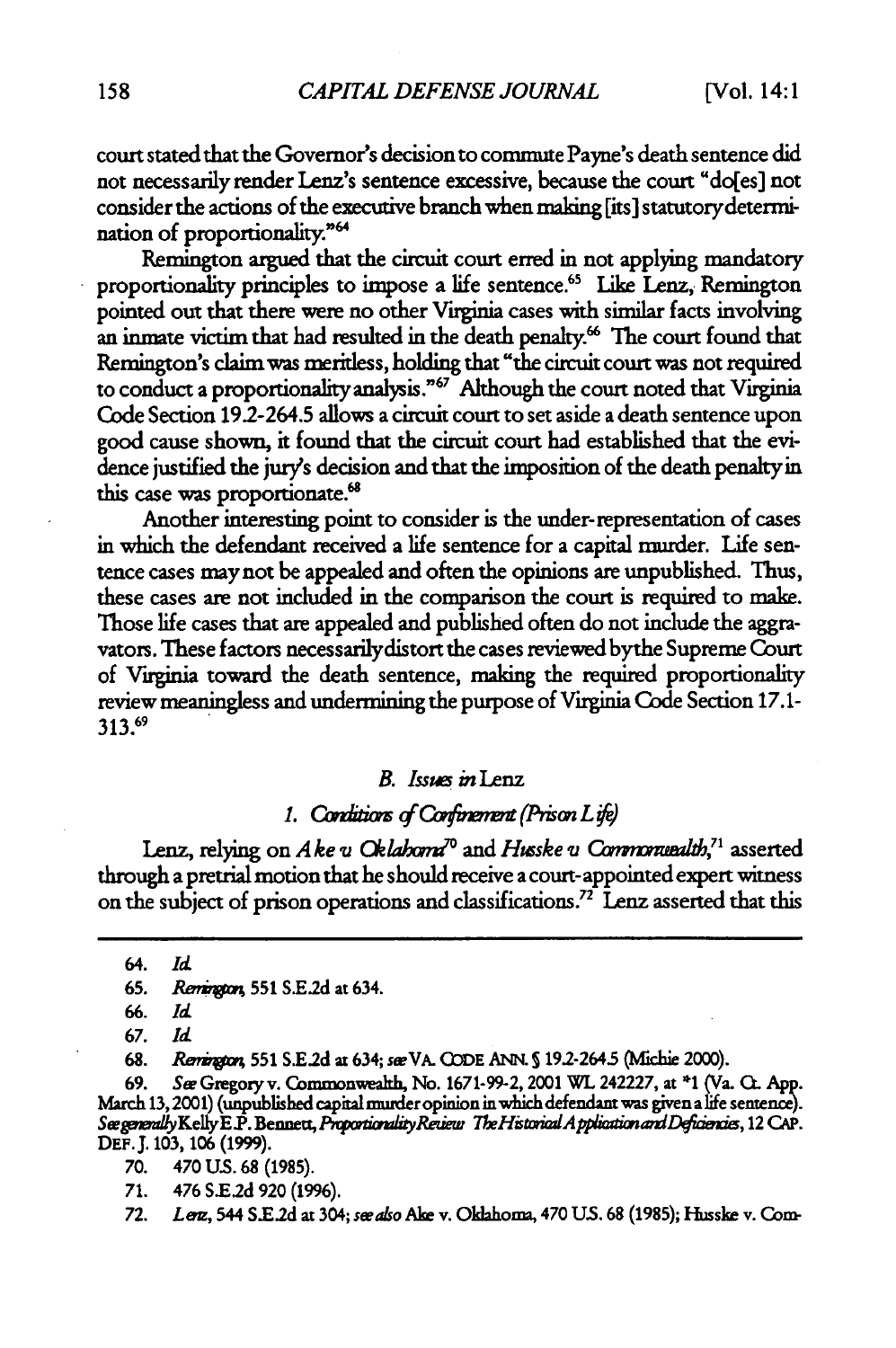expert witness should be retained at the Commonwealth's expense.<sup>73</sup> Lenz argued that "the due process and equal protection clauses of the Fourteenth Amendment of the federal constitution required the circuit court to appoint, at the Commonwealth's expense, an expert to assist him."<sup>74</sup>

The court rejected this argument, stating that the court in *Ake* stipulated that "[t]he indigent defendant who seeks the appointment of an expert must show a particularized need.""3 The court held that the circuit court did not abuse its discretion in denying Lenz's request for a "prison life" expert and that this denial did not result in a "fundamentally unfair trial." 76 Applying the principles set forth in *A* **ke,** the court noted that Lenz had not demonstrated that "prison life" was likely to be a significant factor in his defense, thus necessitating a "prison life" expert." Therefore, the court found that Lenz suffered no prejudice as a result of the circuit court's denial of his request.<sup>78</sup>

Lenz also argued that the circuit court's purported denial of his pretrial motion "to poll individual jurors as to which statutory aggravating factors and elements of vileness were found" was error.<sup>79</sup> Lenz contended that the circuit court denied his motion in an order dated July 25, 2000.<sup>80</sup> However, the Supreme Court of Virginia stated that it did not find any circuit court order in the record disposing of this motion.<sup>81</sup> The court concluded that the circuit court did not rule on Lenz's motion and that therefore the defendant had waived his claim in this regard.<sup>82</sup> In order to preserve an issue for appeal, the defendant must request a ruling from the circuit court, which Lenz failed to do.<sup>83</sup>

# *2.* Apprendi *Issue*

Lenz moved the circuit court to allow an instruction which stated that the jury could only give him the death penalty "based upon the vileness predicate if the jury unanimously agreed that the Commonwealth's evidence proves torture or depravity of mind or an aggravated batteryto the victim beyond the minimum

```
monweah, 476 SE.2d 920 (1996).
73. Id
74. Id
75. Id at 305 (ciing Ake, 470 US. at 83).
76. Id
77. Id
78. Id
79. Id
80. Id at 305-06.
81. Id at 306.
82. Id
83. Id
```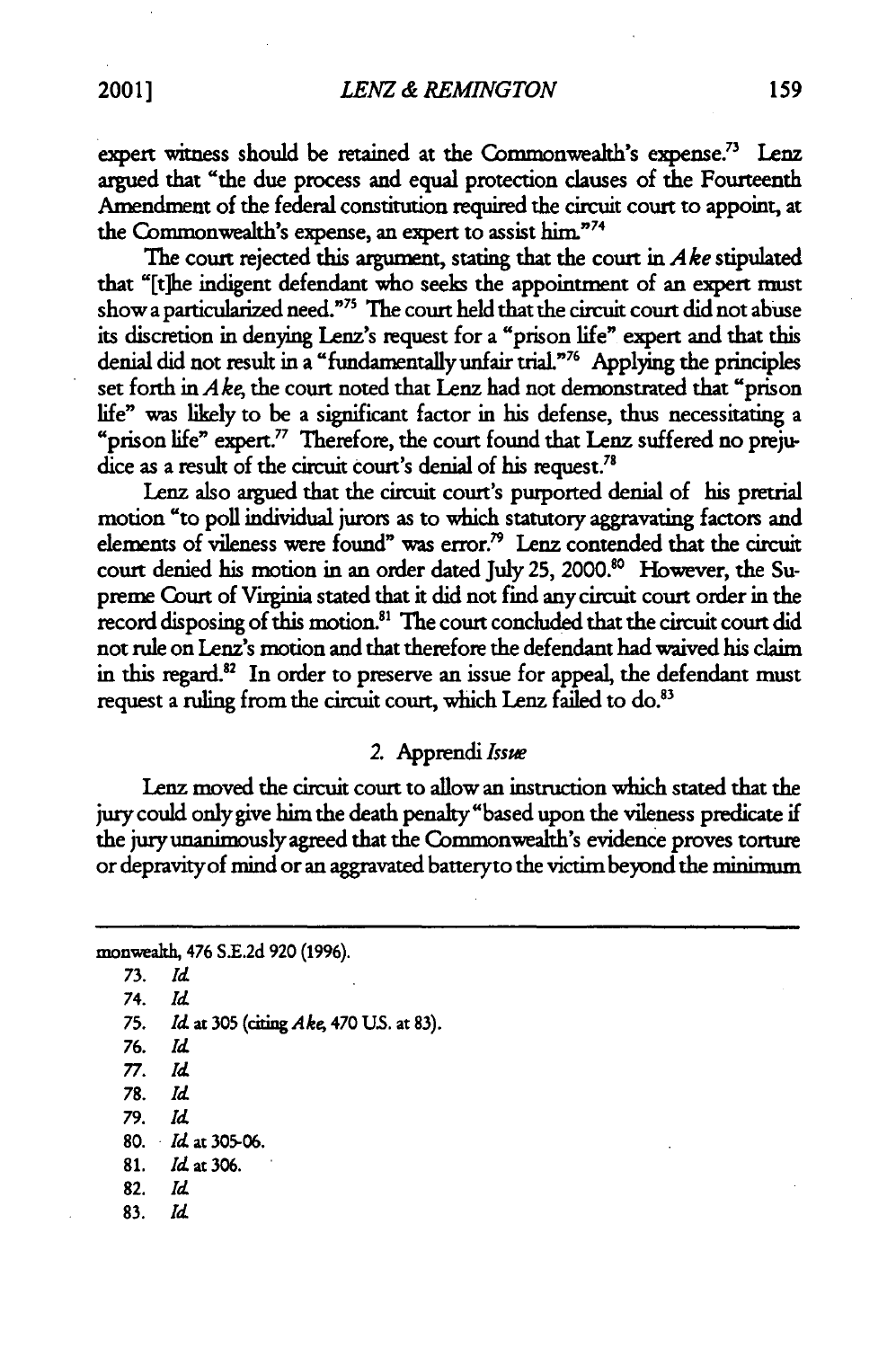necessary to accomplish an act of murder."<sup>84</sup> The proposed instruction would have also stipulated that the jury's "decision must be unanimous as to at least one of the above to find that [the defendant's] conduct was outrageouslyor wantonly vile, horrible or inhuman."<sup>85</sup> While the circuit court refused Lenz's proposed jury instruction, it is important to note that the Supreme Court of Virginia did not actually affirm this decision.<sup>86</sup> Instead, the court did not reach this issue because the jury fixed Lenz's punishment at death based on both future dangerousness and vileness.87

In *Apprendi v New Jersey*,<sup>88</sup> the United States Supreme Court held that "[o]ther than the fact of a prior conviction, anyfact that increases the penalty for a crime beyond the prescribed statutory maximum must be submitted to a jury, and proved beyond a reasonable doubt."<sup>89</sup> Apprendi, read in conjunction with earlier cases from the United States Supreme Court, appears to require the Virginia courts to provide jury instructions that require the **jury** to find each statutory aggravator and each vileness subelement beyond a reasonable doubt and unanimously. This will provide the jurywith "clear and objective standards **...** [and] will enhance the reliability of the death sentence."'

#### *C Issus in* Remington

# 1. Pretrial Discovery Motions

Remington filed a pretrial motion asking the circuit court to order the Commonwealth to comply with various discovery requests.<sup>91</sup> Remington asserted that the circuit court's denial of this motion violated his federal and state constitutional rights.<sup>92</sup> The court upheld the circuit court's decisions, finding no merit in Remington's claims.<sup>93</sup>

Remington requested the Commonwealth to provide a list of all expert witnesses it intended to call at trial, as well as each expert's qualifications, a description of the expert's contemplated testimony, and the expert's report.<sup>94</sup>

90. *SwM* Kate *Calvert, Cbig Uhmn\* 'yda Sra dqfPtifcun d VilM Ss&ElnmM* with Apprendi v. New Jersey, 13 CAP. DEF. J. 1, 35 (2000).

- **93.** *Id*
- 94. *Id* at 627.

**<sup>84.</sup> Id** at **308.**

<sup>85.</sup> *Id.* (alterations in original).

**<sup>86.</sup>** *Id*

**<sup>87.</sup>** *Id*

**<sup>88. 530</sup> US.** 466 (2000).

**<sup>89.</sup>** Apprendi v. New Jersey, 530 **US.** 466, 490 (2000).

<sup>91.</sup> *Rwit;* **551 SEld** at **627.**

<sup>92.</sup> *Id* at 628.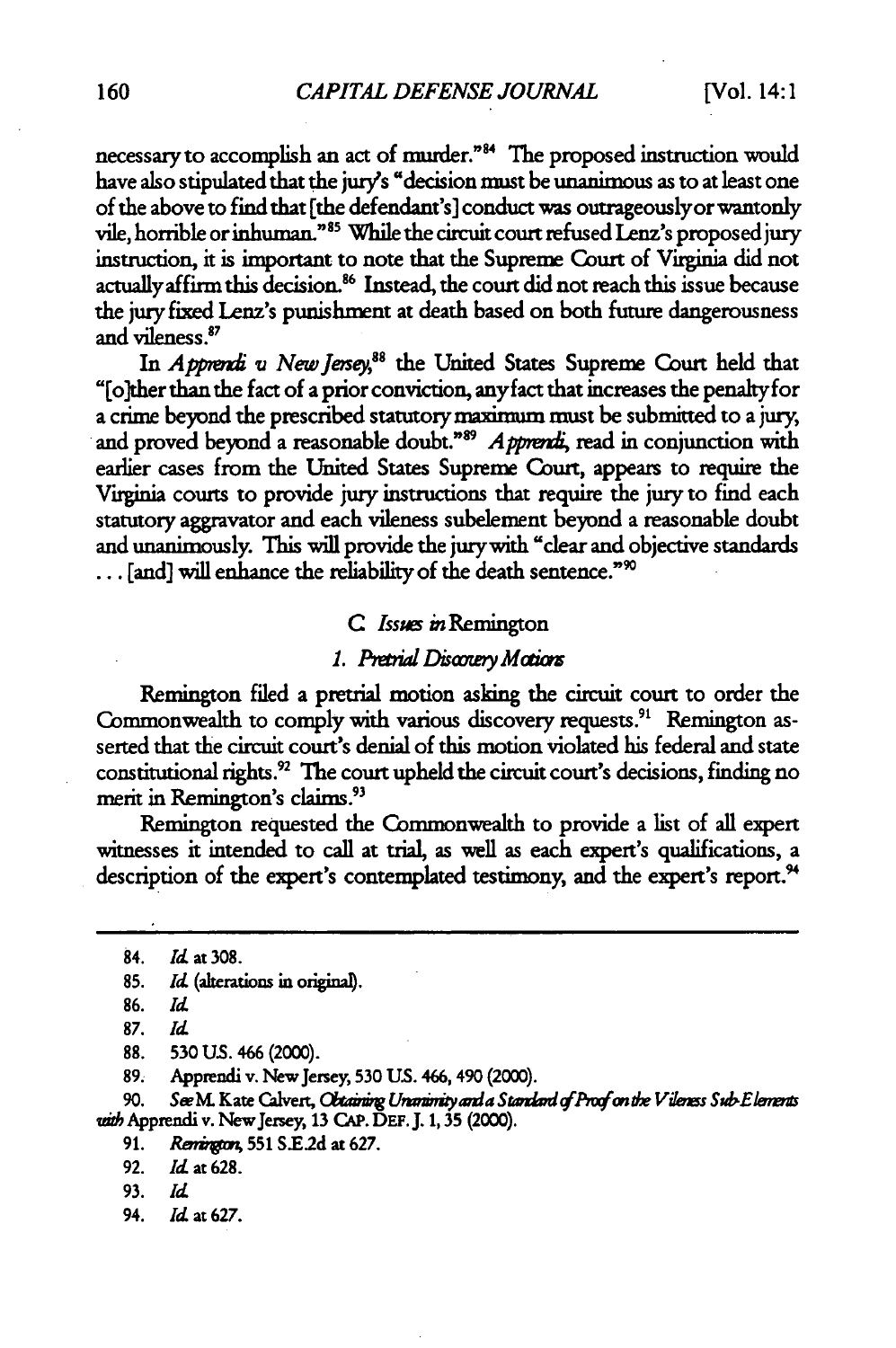Remington also requested access to any evidence the Commonwealth planned to offer at any sentencing proceeding, including:

(a) the names and addresses of all witnesses, a summary of their expected testimony and with respect to expert witnesses, **a copyof** their professional qualifications, resume or curriculum vitae; (b) any evidence of unadjudicated acts of misconduct for future dangerousness, and the alleged dates and witnesses to such acts; (c) a copy of any statement by a non-witness declarant to be offered into evidence; and (d) an opportunity to inspect, test, and copy any physical evidence.<sup>95</sup>

The court held that this discoveryrequest was improper because Remington did not have a "general right to discovery of witness statements, reports, or other memoranda possessed by the Commonwealth."<sup>%</sup>

Remington also moved the circuit court to compel discovery of "[a]ll memoranda, documents, and reports to, from, or between law enforcement officers connected with the subject matter of this case," as well as any material that could be exculpatory or be used to impeach a witness.<sup>97</sup> Remington requested discovery pertaining to any "occasion on which any potential witness ha[d] testifed... in relation to any of the defendants, the investigation, or the facts of this case."<sup>98</sup> The Supreme Court of Virginia held that the circuit court's denial of this motion did not violate any of Remington's constitutional rights because the circuit court had already entered an order requiring the Commonwealth "to provide . . . all exculpatory evidence to impeach witnesses."<sup>99</sup> The court also found that Remington's rights were not abridged because the Conmonwealth provided him complete access to its investigation file and allowed him to examine its entire file.<sup>100</sup>

Finally, Remington requested discovery of the identity of any informant, "regardless of whether said informant [would] be called as a witness at trial."<sup>101</sup> Remington contended that the circuit court's denial of this request "violated his federal right to 'the disclosure of an informer's identity, or of the contents of his communication [that] is relevant and helpful to the defense of the accused, or is essential to a fair determination of a cause."<sup>102</sup> The Supreme Court of Virginia

**95.** *Id*

- **98.** *Id*
- **99.** *Id* at **628.**
- *100. Id*
- 101. *Id* at 627.
- 102. *Id* at 628.

*<sup>96.</sup> Id* at **628** (quoting Clagett **v.** Commonwealh, 472 **S.E2d 263,269** (Va. **1996)** (holding that a trial court mayproperlydenya defendant's discoveryrequest where the requested documents are represented as containing no exculpatory material)).

**<sup>97.</sup>** *Id* at 627.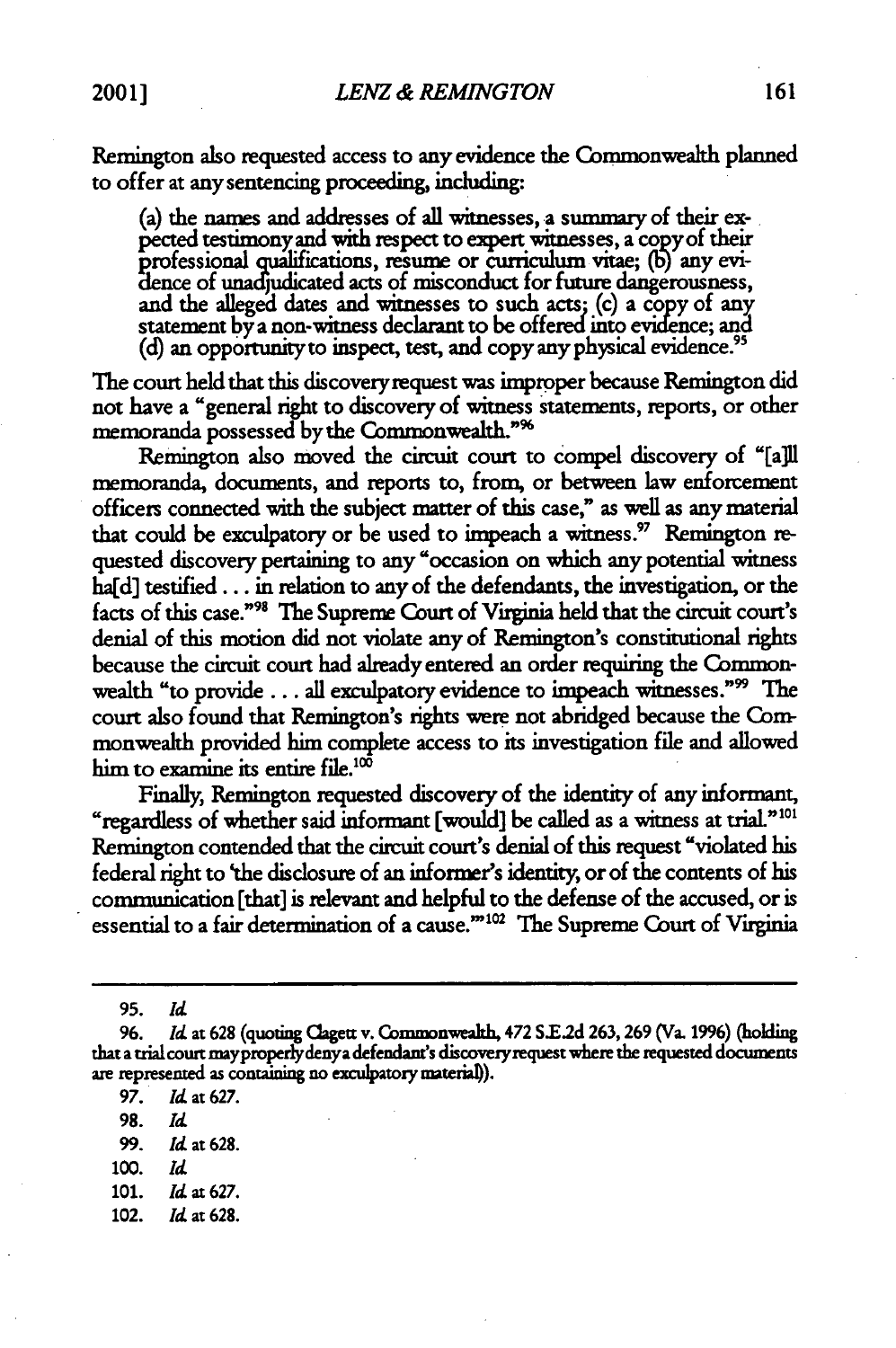rejected this argument because Remington failed to show how this information would have assisted his defense, and because no informant testified at trial.<sup>103</sup>

#### *2* Vair *Die*

The circuit court removed two members of the jury panel, Sharon Martin ("Martin") and Barbara Pentecost ("Pentecost"), fromthe venire. 14 Duringvoir dire, the court asked Martin whether she had "any religious, philosophical, or moral beliefs which would prevent or substantially impair [her] ability to convict a person of a crime which potentially carried a death penalty."<sup>105</sup> Martin testified that she did not believe in the death penalty and that she did not think she could ever impose a death penalty.<sup>106</sup> During Pentecost's voir dire, the court went over various jury instructions, including the presumption of innocence and the requirement that the Commonwealth nmst prove each element of the offense beyond a reasonable doubt in order to find a defendant guilty.107 The court then asked Pentecost if she had "anytype of moral orphilosophical beliefs that would prevent [her] from following that instruction."<sup>108</sup> Pentecost responded that "[i] it has anything to do with... lethal injection ... I do not believe in that."<sup>16</sup> When asked if she would consider the death penalty, she testified that "[she did not] think [she] could live with [her]self if [she] had anything to do with putting someone to death."<sup>110</sup> Remington contended that excluding these two prospective jurors violated their First and Fourteenth Amendment rights relating to religious freedom.<sup>111</sup>

The Supreme Court of Virginia upheld the circuit court's decision, holding that "the circuit court's decision to remove a juror for cause will not be reversed on appeal unless that decision constitutes manifest error."<sup>112</sup> The court found that it "must give deference to the circuit court's determination whether to exclude a prospective juror because that court was able to see and hear the prospective juror respond to questions posed."<sup>113</sup> The court also held that "the

103. *Id* 104. *Id* **105.** *Id* 106. Id at **628-29. 107. Id** at **629. 108. Id. 109.** *Id* **110.** Id at **630.**

**111. Id** at **628.**

112. *Id* **at 630; see also** Green v. Commonwealth, 546 **SE.2d** 446,451 (Va. 2001) (stating that "the circuit court's refusal to strike a juror for cause will not be disturbed on appeal unless that decision constitutes manifest error").

113. *Renington*, 551 S.E.2d at 630; *see also Green*, 546 S.E.2d at 451 (holding that the court "must consider the voir dire as a whole, and not the juror's isolated statements").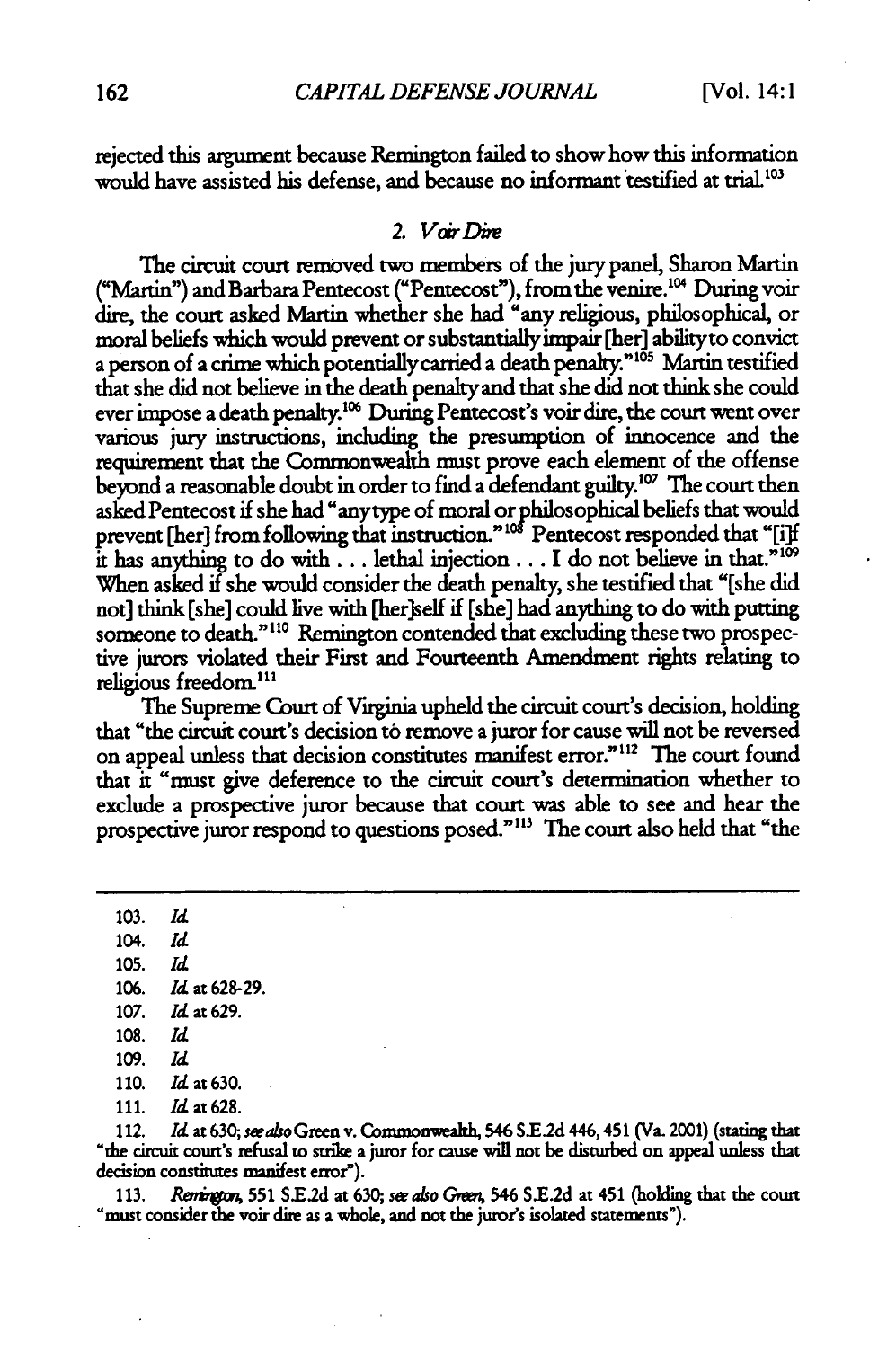circuit court is in a superior position to determine whether a prospective juror. would be impaired or prevented from performing the duties of a juror."114

The Supreme Court of Virginia found that the removal of Martin and Pentecost from the venire did not violate Remington's constitutional rights because their removal was not based on their religious beliefs.<sup>115</sup> The court found that the circuit court properly excluded them from the jury panel because they stated that theywould not vote to impose a sentence of death.116 The court held that the circuit court did not err in removing them "because their responses demonstrated that their personal objections to the death penalty would have substantially impaired or prevented them from performing their duties as jurors." *<sup>117</sup>*

#### *3. The Commonuealth's Exidence*

Remington argued that the circuit court erred in denying his motion to "strike the Commonwealth's evidence on the basis that the evidence did not establish that he had inflicted the fatal wounds upon Parker."<sup>118</sup> Remington relied on Virginia's "triggerman rule," which excludes principals in the second degree from eligibilityfor capital murder. The Supreme Court of Virginia, relying on *Strickler u Commonwealth*,<sup>119</sup> held that "when two or more persons took a direct part in inflicting fatal injuries, each participant in the murder was an immediate perpetrator for purposes of the capital murder statutes."<sup>120</sup> The court found that <sup>"</sup>the evidence established beyond a reasonable doubt that Remington and Lenz jointly participated in the fatal stabbing of Parker."<sup>121</sup> The court also noted that the medical examiner found that Parker had sixty-eight separate stab wounds, "all of which contributed to his death," and that thus, the circuit court did not err when it denied Remington's motion to strike the Commonwealth's evidence.<sup>122</sup>

<sup>114.</sup> *Renington*, 551 S.E.2d at 630; *see also* Schmitt v. Commonwealth, 547 S.E.2d 186, 195 (Va. 2001j (stating that a "prospective juror should be excluded for cause based on the juror's views about the death penaltyif those views would substantiallyimpair or prevent the performance of the juror's duties in accordance with his oath and the court's instructions").

<sup>115.</sup> *Rnrgtm,* 551 S.E2d at 630.

<sup>116.</sup> *Id*

<sup>117.</sup> *Id*

<sup>118.</sup> *Id*

<sup>119. 404</sup> S.E.2d 227 (Va. 1991).

<sup>120.</sup> *Renington*, 551 S.E.2d at 630; see Strickler v. Commonwealth, 404 S.E.2d 227, 234-35 (Va. 1991) (stating that an instruction which allows that a defendant may be found "guilty of capital murder if the evidence establishes that the defendant jointlyparticipated in the fatal beating, if it is established beyond a reasonable doubt that the defendant was an active and immediate participant in the act or acts that caused the victim's death" is an appropriate instruction).

<sup>121.</sup> *Rerrbjcm* 551 S.E.2d at 631.

<sup>122.</sup> *Id.* at 630.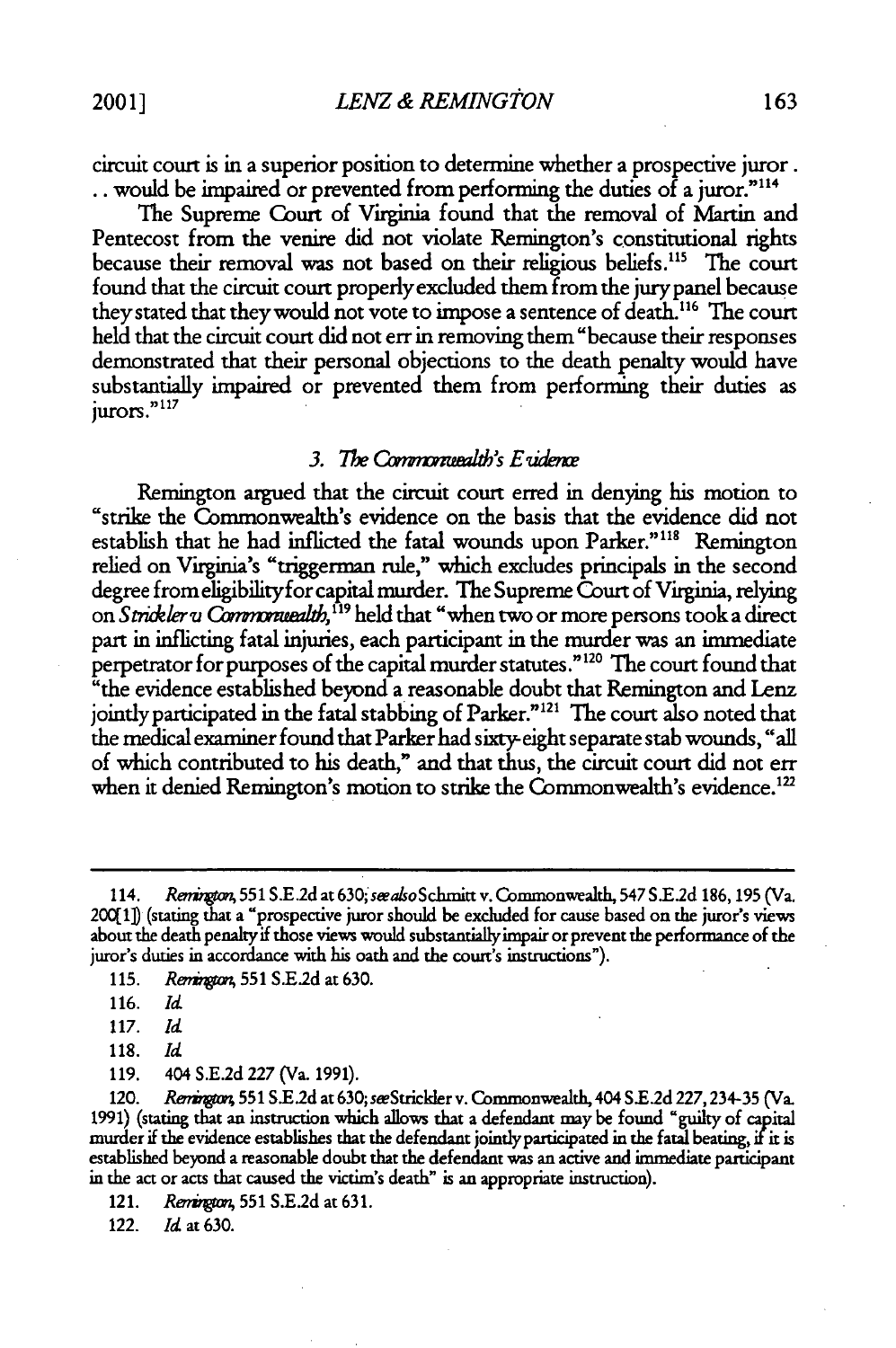Remington also argued that his capital murder conviction must be set aside because "the evidence of premeditation was insufficient as a matter of law."<sup>123</sup> The Supreme Court of Virginia disagreed, stating that the "'question whether a defendant is guilty of a premeditated killing of the victim is usually a **jury ques**tion. $124$  The court found that premeditation required only that a specific intent to kill must exist some time before the killing but that this intent need not exist for any specified length of time.<sup>125</sup> The court held that there was sufficient evidence in this case for the jury to find premeditation.<sup>126</sup> The court held that "the jury was entitled to find that [Remington] had a specific intent to kill [Parker], based upon [Remington's] acts of stabbing the victim at least eight to ten times in the stomach and chest." $127$ 

# 4. Proffered Jury Instructions

Remington asserted that "even if the circuit court did not err in denying his motion to strike" the Commonwealth's evidence, that court erred in refusing to give his proffered jury instructions, because "there [was] certainly sufficient evidence upon which a reasonable jury could [have found that he was] merely a principal in the second degree."<sup>128</sup> Remington proffered an instruction that would have instructed the jury to find him guilty of being a principal in the second degree unless he inflicted the fatal blows that caused Parker's death.<sup>129</sup> The Supreme Court of Virginia found that this instruction was not wirranted because there was no evidence showing that a sole perpetrator had accomplished the killing.<sup>130</sup> The court found that the "evidence established beyond a reasonable doubt that Remington and Lenz jointly participated in Parker's death."<sup>131</sup>

Remington also proffered an instruction that would have required the jury to find that he was an active and immediate participant in order to convict him of capital murder.<sup>132</sup> Another proposed instruction directed that if the jury believed that Parker had alreadybeen fatallywounded byLenz before Remington entered into the attack, or if it had a reasonable doubt thereof, it must find Remington not guilty of capital murder.<sup>133</sup> The court found that the circuit court

- 125. *Id; swalso* Smith v. Commonvveh, 261 **SE.2d 550, 553** (Va. 1980).
- 126. *Remington*, 551 S.E.2d at 632.
- 127. *Id*
- 128. *Id* at **630-31.**
- 129. *Id* at 631.
- **130.** *Id*
- 131. *Id*
- 132. *Id*
- 133. *Id*

**<sup>123.</sup>** *Id* at **632.**

<sup>124.</sup> *Id.* (quoting Weeks v. Commonwealth, 450 S.E.2d 379, 390 (Va. 1994)).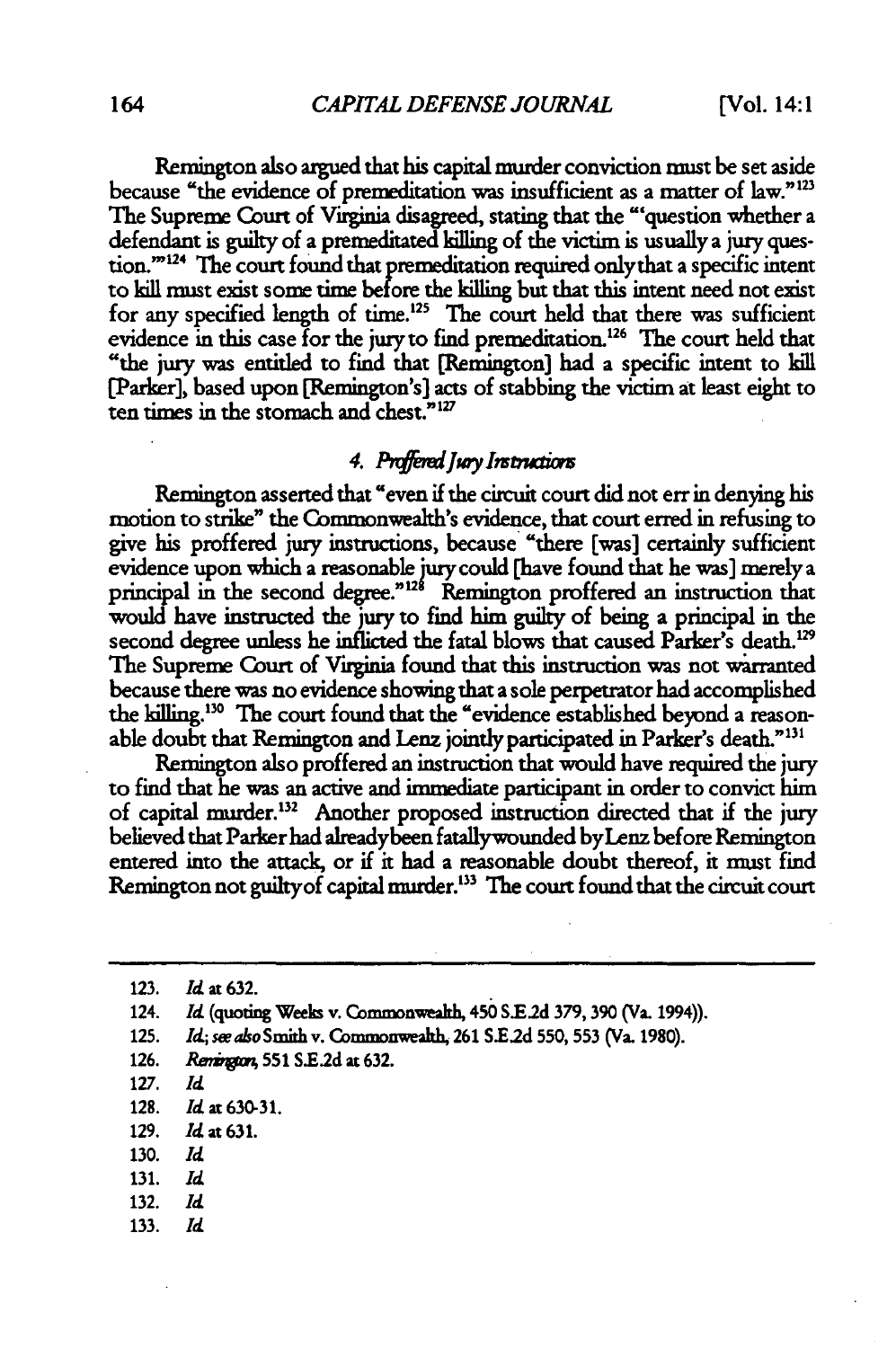properlyrejected these instructions "because the substance of th[ese]instructions was included in other instructions given by the court."<sup>134</sup><br>The Supreme Court of Virginia also held that the circuit court properly

refused Remington's proposed jury instructions on the lesser-included offenses to capital murder.13 Remington proposed instructions that informed the juryon the different grades of homicide, including second-degree murder and malicious wounding. **The** court held that an instruction on second-degree murder, as a lesser-included offense of capital murder, must be supported **by** the evidence, and that such evidence "'must amount to more than a scintilla."<sup>136</sup> The Supreme<br>Court of Virginia held that these instructions were not appropriate, because the evidence showed that Remington and Lenz jointly participated in Parker's murder.<sup>137</sup>

# *5. Right to be Present at Trial*

After counsel concluded their dosing arguments in the penalty phase, the jury decided to return the following morning to commence deliberations.<sup>138</sup> That same moming, Remington, who was wearing an electronic restraining belt, was accidentally shocked and was therefore taken to the hospital for observation.' When Remington's defense counsel was asked whether they had any objections to proceeding with the jurydeliberations, Remington's lead counsel said, "I think we should go ahead."<sup>140</sup> During a later hearing, the circuit court stated that the jurywent directlyto the juryroom and that there was "no way' for the jurors to know that Remington was not present. <sup>4</sup> '

Remington argued that the circuit court erred in denying his motion to set aside the verdict and grant a new sentencing hearing.<sup>142</sup> Remington made this claim under the Due Process Clause of the Fourteenth Amendment and Virginia Code Section 19.2-259, which provides that "[a] person tried for felony shall be personally present during the trial."<sup>143</sup> The court relied on *Palmer vi* Commonuealth<sup>144</sup> to define the statutory phrase "during the trial" to mean "every stage of the trial from his arraignment to his sentence, when anything is to be done which can affect his interest."<sup>145</sup> The court also stated that the Sixth and

134. *Id* **135.** *Id* 136. *Id* at **632** (quoting Justus v. Commonwealth, **283 S.E.2d 905,** 911 (Va. 1981)). **137.** *Rarir"* **551** S.E2d at **630-32.** 138. **Id** at **635.** 139. *Id* 140. *Id* 141. *Id* at **635-36.** 142. *Id* at **635.**

- 144. **130 S.E. 398** (Va. **1925).**
- 145. *Reai"* **551 Sl2d** at636; sePalmer v. Coxnmonweakh, **130 SE.** 398,402 (Va. 1925).

<sup>143.</sup> *Rmir* **551 S.E2d** at **635-36;** see VA. **QJDE** ANN. **S 192-259** (vfihie 2000).